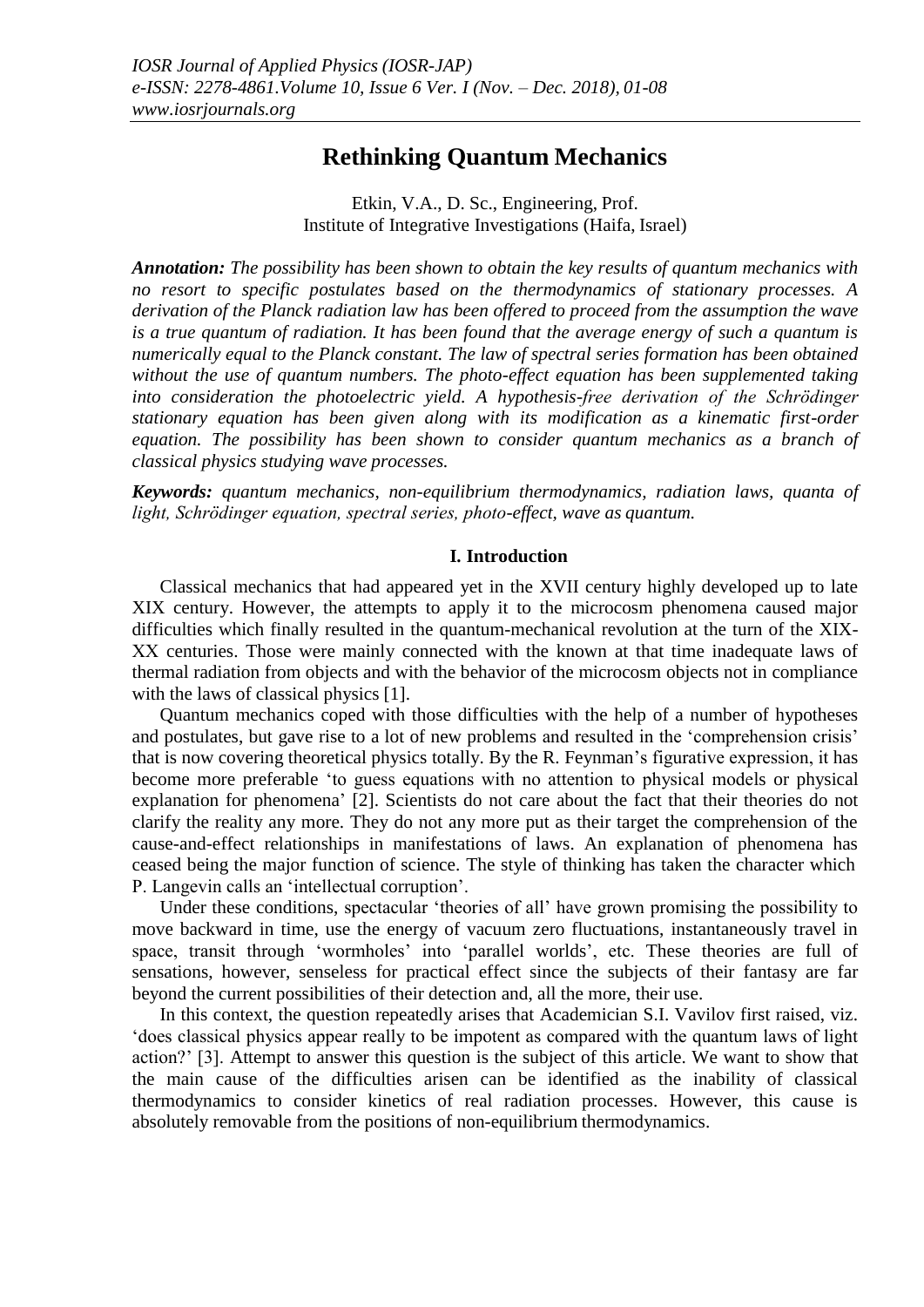## **II. Inconsistency of Quantum Concept in Planck's Interpretation**

In October 1900 M. Planck received the newest data of F. Kurlbaum and G. Rubens regarding the energy distribution in the blackbody spectrum. For several days he found a 'good interpolation formula' complying with both the Wien law (1893) and Rayleigh law (1900) and in the same month reported it to the German Physics Foundation [4]. The focus of the Planck's attention at that time was on the expression for the second-order derivative of oscillator entropy with respect to oscillator energy. In the short-wave range (wherein the Wien law works) this expression has the form of  $\partial^2 S / \partial U^2 \propto 1 / U$ , whereas in the long-wave range  $\partial^2 S / \partial U^2 \propto 1 / U$ . M. Planck constructed the value  $\partial^2 S / \partial U^2 = a / U (U + b)$  providing the simplest generalization of both. In this case he, following Boltzmann, ascribed temperature *Т*, entropy *S* and gas constant *R* to radiation as to a substance. However, a short time later, Planck had to reject that idea and resort to a more revolutionary postulate of energy quantization for oscillators. According to this postulate the oscillator energy  $\varepsilon_n = n\varepsilon_0$ , i.e. is composed of *n* equal parts (quanta)  $\varepsilon_0 = hv$ proportional to frequency ν and, therefore, the oscillator can release or receive energy by only discrete portions multiple of natural numbers  $n = 1, 2, ..., \infty$ . In this case, the proportionality factor *h* is a universal value depending on neither the nature of the oscillator nor its frequency ν and amplitude.

Further, to avoid the 'violet catastrophe', M. Planck, unlike J. Rayligh, assumes that the number  $N_v$  of the oscillators in the blackbody cavity radiating within the frequency band  $dv$ exponentially decreases to their total number  $N<sub>o</sub>$  with *n* increasing thus obeying the Boltzmann statistics:

$$
N_v/N_o = \exp(-\varepsilon_n/kT),\tag{1}
$$

where *k* is a quantity Planck introduced and named as 'Boltzmann constant'.

In such a case the statistically average value  $\langle \epsilon_n \rangle$  for the quantum of energy  $\epsilon_o = hv$  of any frequency can be found by expansion (1) in series of *n* with a further approximation of this series as:

$$
\langle \varepsilon_n \rangle = \varepsilon_o / [\exp(\varepsilon_o / kT) - 1], \, J. \tag{2}
$$

Then the radiation energy density  $E_r$  can be expressed as integral of product between  $\langle \epsilon_n \rangle$ and the number of oscillators  $dN_v = (8\pi v^2/c^3)dv$  contained in the unit volume cavity and oscillating within the frequency band *dv*, otherwise as integral of radiation spectral density  $u<sub>v</sub> =$ *dE*<sup>*r*</sup>/*d*ν through the whole frequency band 0<ν<∞:

$$
E_r = \int u_v dv = \int \langle \varepsilon_n v dN_v = (8\pi/c^3) \int \langle \varepsilon_n v^2 dv, J \, \text{m}^{-3} \,. \tag{3}
$$

Considering (2) this gives the radiation law as:

$$
u_v = (8\pi h v^3/c^3)/[\exp(hv/kT) - 1], \text{ J s m}^{-3}
$$
 (4)

It can be easily seen this equation differs from the Rayligh law:

$$
u_{v} = (8\pi v^{2}/c^{3})kT, \text{ J s m}^{-3}
$$
 (5)

in that here, instead of the *kT* value, a more complex expression (2) for the average energy of oscillator takes place.

Conspicuous is the dimension of the *u*ν value, which corresponds to the concept of action alien for classical thermodynamics of quasi-static processes. Here comes the dimension of action for the Planck constant *h* (J s) causing a lot of misinterpretations. However, classical thermodynamics could not offer any other approach since considered the energy  $E_r$  as a function of the state entirely.

At the same time the analysis of the Planck law (4) reveals a number of even more serious inconsistencies. Firstly, as per the Planck postulate the quantum energy  $\varepsilon_0 = hv$  increases with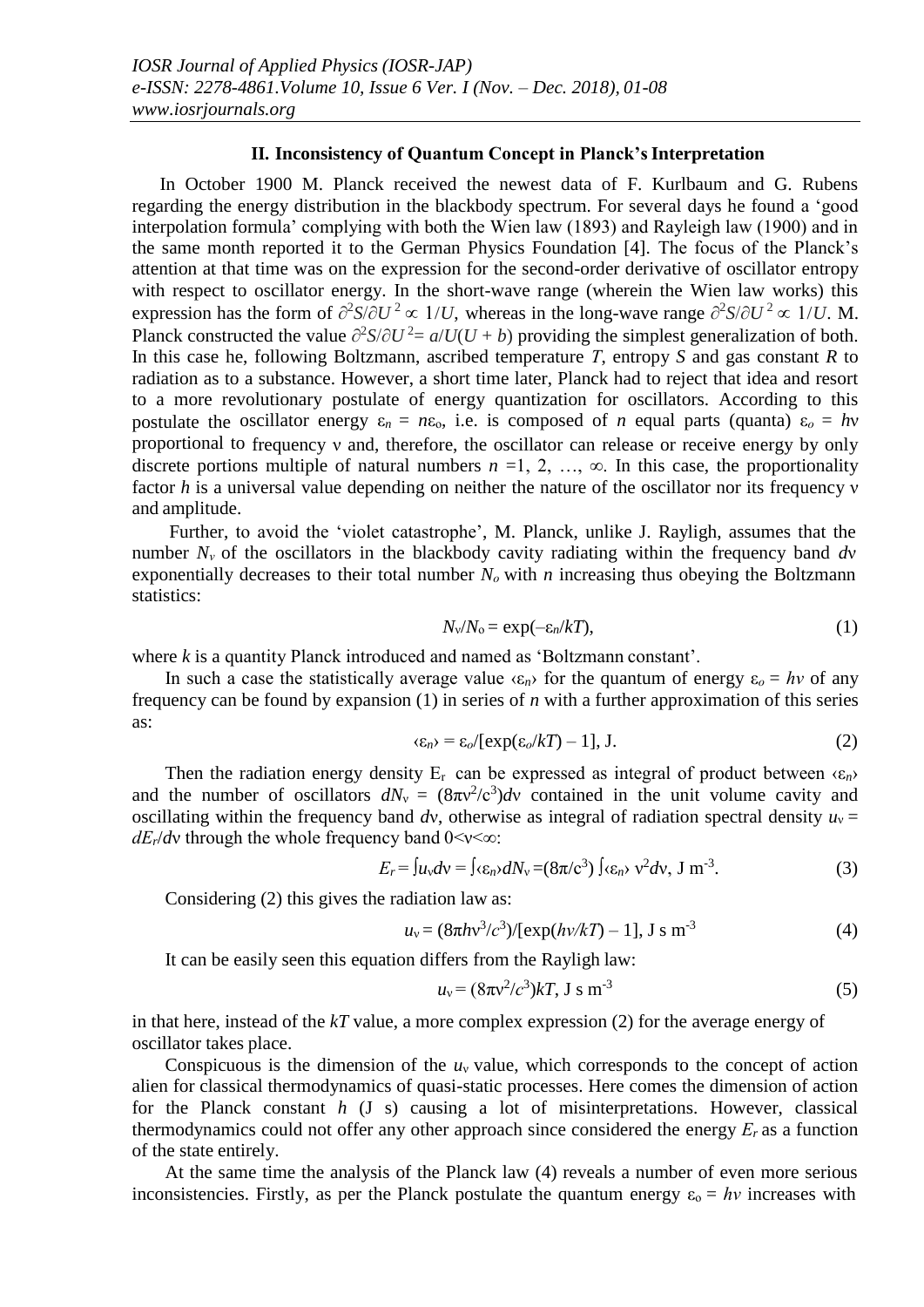frequency and does not depend on the amplitude of oscillations. These both statements conflict with the expression of the wave energy density known from the theory of oscillations [5]:

$$
\rho_{\nu} = \rho A_{\nu} \, \nu / 2, \, (\text{J m}), \tag{6}
$$

according to which  $\varepsilon_0$  decreases with frequency rise due to the fact that the number of waves  $n_v$ oscillating at this frequency increases more rapidly. One can make sure of this if takes derivative of oscillators energy density  $\rho_v$  with respect to the number of the oscillators  $dN_v = (8\pi v^2/c^3)dv$ :

$$
\varepsilon_o = (d\rho_v/dN_v) = \rho A_v^2 \frac{3}{c} 4\pi v, \text{ J.}
$$
 (7)

Thus, the Planck postulate conflicts with the oscillation theory in not only the statement that ε*о* increases with frequency, but also in the assumption that the factor *h* is unified for all media and oscillators.

Secondly, A. Einstein showed that at a wavelength of 0.5 microns and  $T = 1,700 K$  the quantum energy  $\varepsilon_0$  6.5 10<sup>7</sup> times exceeded the energy of the oscillator itself found from the internal energy of the radiator. This fact not only conflicts with the Planck postulate but also violates the energy balance at photo-effect since can cause an emission of more than one photoelectrons. Thus the Planck postulate gives rise to a more general problem of photon excess power of super-high frequency [6].

Thirdly, as yet Planck's contemporaries noted, at the expansion of  $\varepsilon_n$  in series (2) the frequency ν assumed to be constant. That by no means corresponded to the problem of 'ultraviolet catastrophe' prevention.

Further, the affirmation that the radiation in the blackbody cavity had the properties of material object featuring a chaotic form of energy and being in thermal balance with that radiation was not supported by any experiments.

Finally, it was known yet in Planck's times that radiation from bodies, unlike heat exchange, never ceased. As known from the heat exchange theory, the equality between the absorbed  $J_r$ ' and radiated J<sub>r</sub>" energy flows meant the stationarity of radiation process, but not the availability of heat balance defined in thermodynamics as termination of whatever macro- processes. That fact made senseless the physical model of 'equilibrium heat radiation' as itself.

Not incidentally, M. Planck himself, to the end of his life, considered the heat radiation problem unsolved and persevered in his attempts to update the validation of his law [7]. It was not his fault that at those times there was no alternative thermodynamics capable to use the concept of energy flow and the heat exchange theory either.

However, this cannot be said about the contemporary physics who continue to talk about an 'equilibrium', 'thermal' and 'blackbody' radiation for colored bodies under a temperature drop of millions of degrees and within a frequency band far outside the heat radiation.

#### **III. Self-Consistent Justification of Planck's Radiation Law**

The principal difference of the proposed approach is the consideration of radiation from the standpoint of the wave concept of radiation and energodynamics, which does not consider it as a certain substance filling the cavity of an absolutely black body (ABB) and being in thermal equilibrium with it, but as a stationary process of radiant energy exchange between it and the environment [11]. With this approach, the body under study becomes the emitter itself, and the frequency v of its oscillations acquires the meaning of the spectral flux of waves  $J_v = v$ , that is, the number of waves with a length  $\lambda$  modulated in the environment per unit time. Each such wave is discrete both in time and in space, which makes its energy  $\varepsilon_v$  a true emission quantum [12].

It takes into account that each atom as an oscillator, in addition to the fundamental oscillation frequency νo, has n harmonics corresponding to twice, three times, etc. frequency ν*n*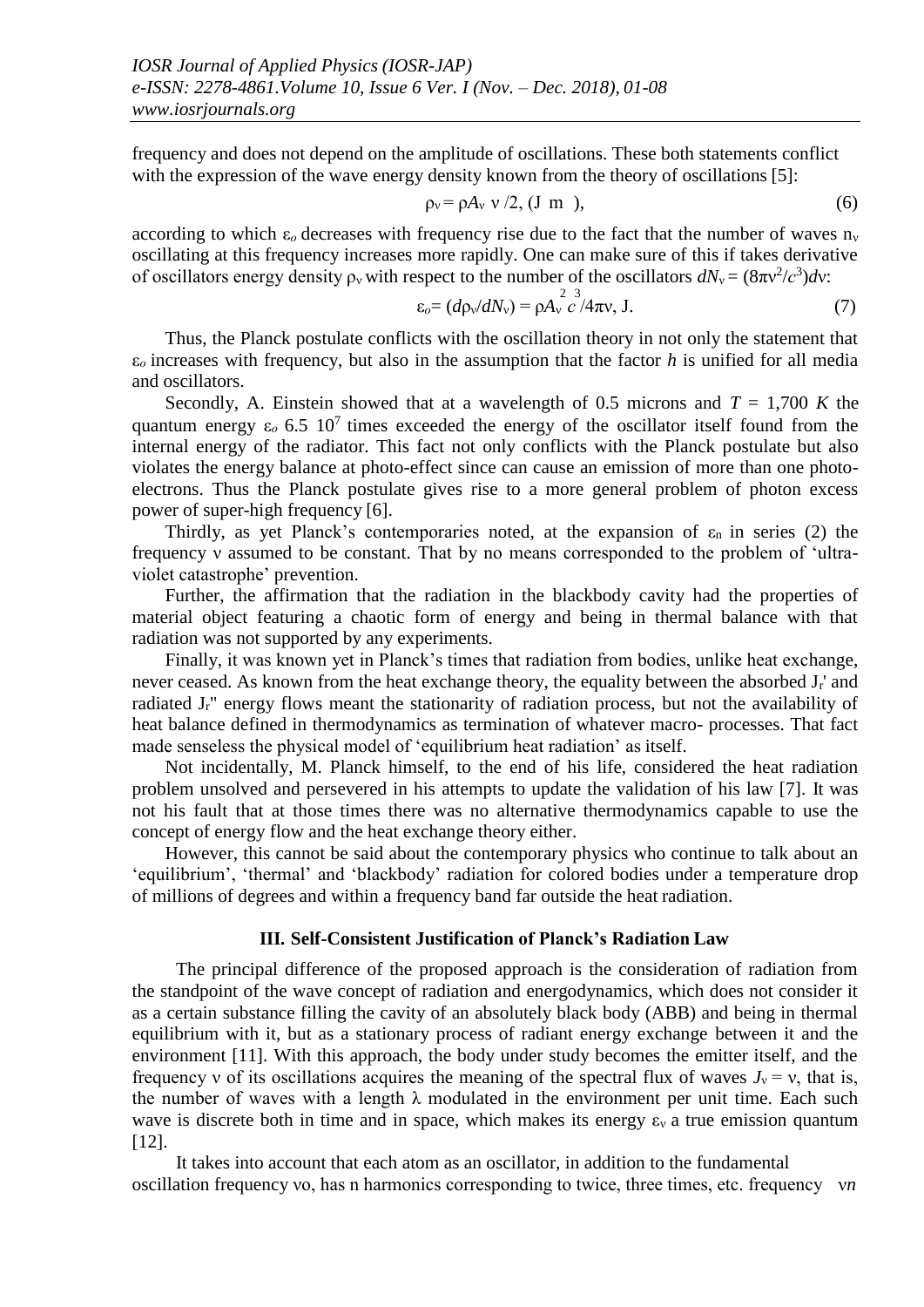$= nv_0 (n = 1, 2, 3, etc.).$  Then the energy  $\epsilon n$  emitted by one oscillator is the sum of the energies emitted at all its harmonics *n*:

$$
\varepsilon_n = \sum_n \varepsilon_v n \; (\mathbf{\mathcal{A}} \mathbf{\mathcal{K}}), \tag{9}
$$

Assuming that the harmonic energy  $\varepsilon_v$  is distributed according to the same normal law with respect to the fundamental frequency  $v_0$ 

$$
\varepsilon_{v} = \varepsilon_{vo} \exp(-\varepsilon_{n}/kT), \tag{10}
$$

we find that the averaging method used by M. Planck is quite acceptable for finding the "average harmonic" value of the oscillator energy εν ›. This method leads to an expression similar to (2):

$$
\langle \varepsilon_{v} \rangle = \varepsilon_{v} / [\exp(\varepsilon_{v}/kT) - 1]. \tag{11}
$$

If we substitute this relation in expression (1), we find:

$$
E_r = \int u_v dv = \int \langle \varepsilon_v \rangle n_v dv = (8\pi/c^3) \int \varepsilon_v v^2 [\exp(\varepsilon_v/kT) - 1]^{-1} dv, \text{A} \times \text{M}^{-3}, \quad (12)
$$

This expression differs from (3) only by the designation of the average oscillator energy ‹εν›. From it directly follows the law of radiation:

$$
u_{v} = (8\pi v^{2} \varepsilon_{v}/c^{3})/[\exp(\varepsilon_{v}/kT) - 1] (\mathcal{A} \times c \mathbf{M}^{3})
$$
\n(13)

It is easy to see that with the substitution  $\varepsilon_v = \varepsilon_o = hv$ , this expression takes the form of Planck's radiation law (4). However, in order to avoid from the very beginning the appearance of the concept  $u<sub>v</sub>$ , which is absent in optics, with the dimension of action, we proceed to the description of radiation in terms of the parameters with which nonequilibrium thermodynamics and heat transfer theory operate. Let us define the concept of the surface density of the radiant energy  $j_r = u_v c$  (J m<sup>-2</sup>) as the product of the energy density  $u_v$  and the velocity of its transfer in space with. Then the full (integral) flux of radiant energy  $J_r$  will have the meaning of the socalled "energy luminosity":

$$
J_r = \int j_r dv = (8\pi/c^2) \int \varepsilon_v v^2 [\exp(\varepsilon_v/kT) - 1]^{-1} dv, \text{Br } \mathbf{M}^{-2}
$$
 (14)

In this form, the radiation law has the same dimension as in the Stefan-Boltzmann law  $J_r = \sigma_r T^4$  (W m<sup>-2</sup>), which allows us to calculate the value of  $\varepsilon_v$  without any quantum-mechanical postulates. Indeed, taking into account that  $\varepsilon_0 = \varepsilon_v$  and  $v = c/\lambda$ , in accordance with (9) we can put:

$$
\varepsilon_o = \rho A_v^2 \frac{\varepsilon^3}{c^2} / 4\pi v = h_o v,\tag{15}
$$

where  $h_o = \rho A_v^2 \lambda_c^2$  is a certain proportionality coefficient, which remains constant on the basis of the experiments. Then, denoting  $\exp\left(\frac{\varepsilon_v}{kT}\right)$  by  $e^x$ , where  $x = \frac{\varepsilon_v}{kT} = h_0 v / kT$ , expression (14) can be reduced to

$$
J_r = (8\pi k^4/c^2 h_o^3) \int x^3 (e^x - 1)^{-1} dx.
$$
 (16)

Given that the integral  $\int x^3 (e^x - 1)^{-1} dx$  in the interval  $0 \lt x \lt 1$ , corresponding to the range  $0 \le v \le \infty$ , has an exact value of  $15/\pi^2$ , and comparing expression (16) with the experimentally known value  $\sigma_r = 5$ , 67 10<sup>-8</sup> (*W m<sup>-2</sup> K<sup>-4</sup>*) with  $k = 1,38 \ 10^{-23} (J K^{-1})$ , we find after Planck that *h* is numerically equal to its constant  $h = 6$ , 626 62 10<sup>-34</sup> *J s*.

This allows us to assert the identity of the distribution of the so-called "energy exposure" (meaning the spectral energy luminosity

$$
j_r = (8\pi\varepsilon_v v^2/c^2)/[\exp(\varepsilon_v/kT) - 1], \text{ }\text{Im}\text{ }\text{M}^{-2} \tag{17}
$$

to the Planck radiation law (4).

It remains to show that the radiation process obeys the same laws as the processes of thermal conductivity, electrical conductivity, diffusion, etc. With this purpose, we represent the total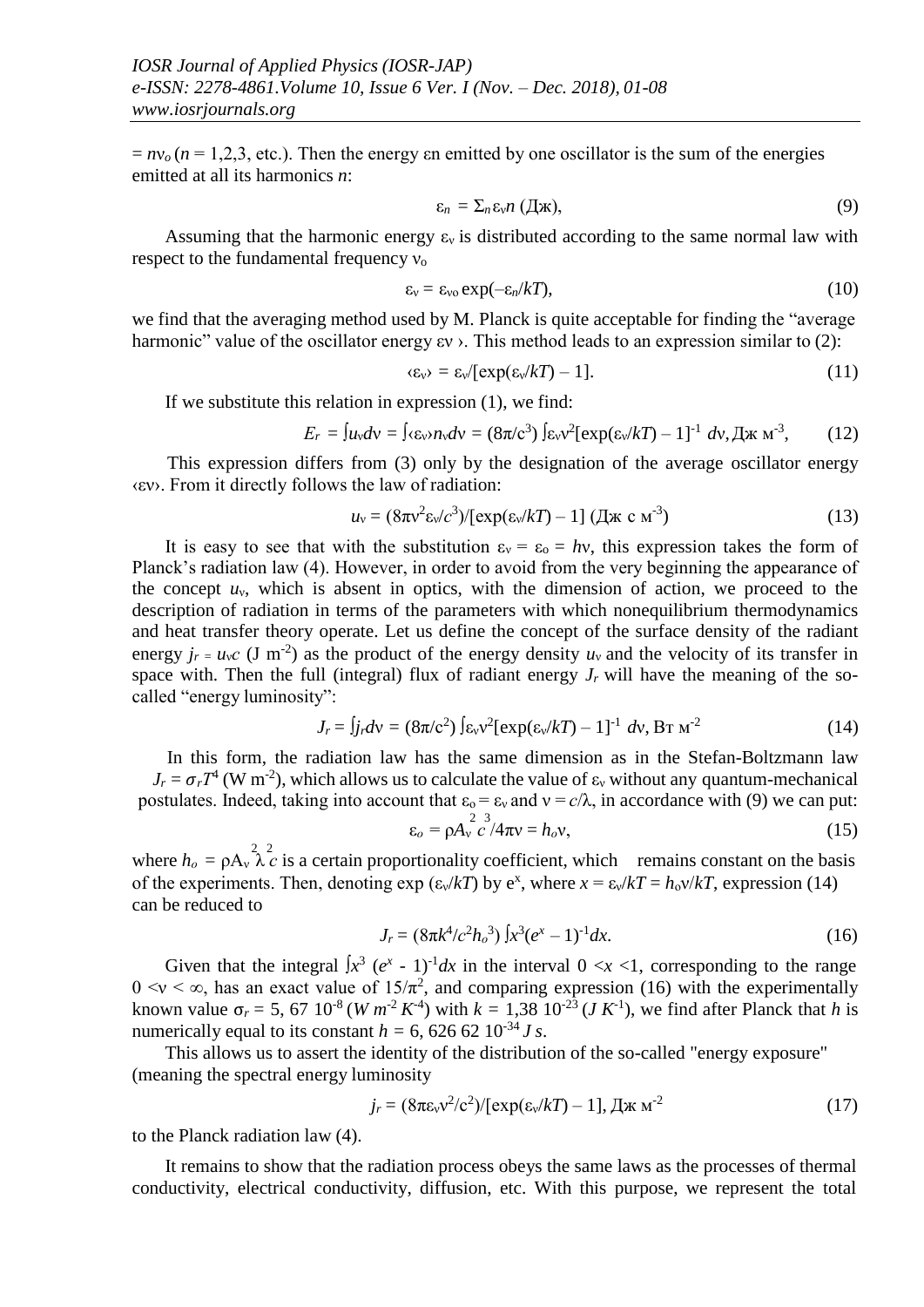derivative  $d\rho\sqrt{dt}$  of the wave energy density (7), as usual, in the form of a local ( $\partial \rho\sqrt{\partial t}$ )**r** and convective (**c**∙∇)ρ<sup>ν</sup> component:

$$
d\rho\sqrt{dt} = (\partial \rho_v/\partial t)_{\mathbf{r}} + (\mathbf{c} \cdot \nabla)\rho_v = (\partial \rho_v/\partial t)_{\mathbf{r}} + \rho A_{\mathbf{B}} \mathbf{v} \mathbf{c} \nabla (A_{\mathbf{B}} \mathbf{v}), \mathbf{B} \mathbf{r} \mathbf{M}^{-3}
$$
(18)

The term  $\rho A_B v$  **c**  $\nabla (A_B v)$  is easy to give the form of the product **j**<sub>*i*</sub>⋅**X**<sub>*r*</sub> of the flux of the radiant energy carrier  $\mathbf{j}_r = \rho A_b \mathbf{v} \mathbf{c}$  (*J m*<sup>-3</sup>) to the driving force of the radiant energy exchange  $\mathbf{X}_r = -\nabla (A_b \mathbf{v})$ , as is customary in the theory of heat-mass exchange, energy dynamics [4] and thermodynamics of irreversible processes [11]. Then the law of radiant energy exchange can be written in one with other transfer processes of the vector form:

$$
\mathbf{J}_r = L_r \, \mathbf{X}_r,\tag{19}
$$

where  $L<sub>r</sub>$  is the so-called phenomenological coefficient, similar to the coefficients of thermal conductivity, electrical conductivity, diffusion, etc.

Such a description of stationary radiation processes emphasizes the inadmissibility of identifying two fundamentally different processes: the oscillatory process in the system corresponding to equation (7) and the local derivative ( $\partial \rho_v / \partial t$ )<sub>r</sub>, and the process of radiant energy transfer in space (19), the corresponding convective derivative (**c**∙∇)ρν. Understanding this difference is important not only because it allowed us to obtain the Planck radiation law without using the quantization of the energy postulate. It becomes clear that quantized not the energy of oscillators, which in the steady-state process of interconversion of kinetic and potential energy generally remains constant in time, but the flow of discrete material carriers of radiant energy (be it a photon or a wave with impulse  $\mathbf{j}_r = \rho A_B v \mathbf{c}$ ). No one would ever think of counting the ocean as a drop of water just because precipitation falls this way!

Thus, we conclude that it is not energy that is quantized as a function of the state of the object, but the process of energy exchange between it and the environment. With this approach, there is no need to resort to other postulates, including the possibility of dividing the energy of oscillators into equal shares, which for unknown reasons are absorbed or emitted only entirely, the assumption of the existence of some imaginary cavity with absolutely mirrored walls, as well as the concept of radiation as something an unknown substance with the properties of an ideal gas that is in thermal equilibrium with it.

In this form, the law of radiation can be obtained without the use of the postulate on the quantization of energy, contrary to all classical physics. In this case, there is no need to resort to other postulates of a quantum-mechanical nature, including the possibility of dividing the energy of oscillators into equal shares, which are also absorbed or radiated only "entirely". Moreover, grounds for recognizing the existence of specific quantum mechanics that does not obey the laws of classical physics disappear.

It is interesting to consider from these positions a number of phenomena that are currently classified as "purely quantum".

### **IV. Classical Interpretation of Photo-Effect**

In 1887 German physicist H. Hertz in experiments on radiation of electromagnetic waves with discharger (a couple of metal balls placed into vacuumized glass chamber) discovered a growth of discharge appeared under the action of voltage ∆φ applied to the balls if one of them was lighted up with ultraviolet rays. Thus the external photo-effect was discovered [13].

The first studies of the photo-effect conducted by A. Stoletov (1888) revealed the following regularities [14]:

frequency and does not depend on incident light flux  $J_n$ ; 1) The maximum kinetic energy of the photoelectrons rises as a ramp function of light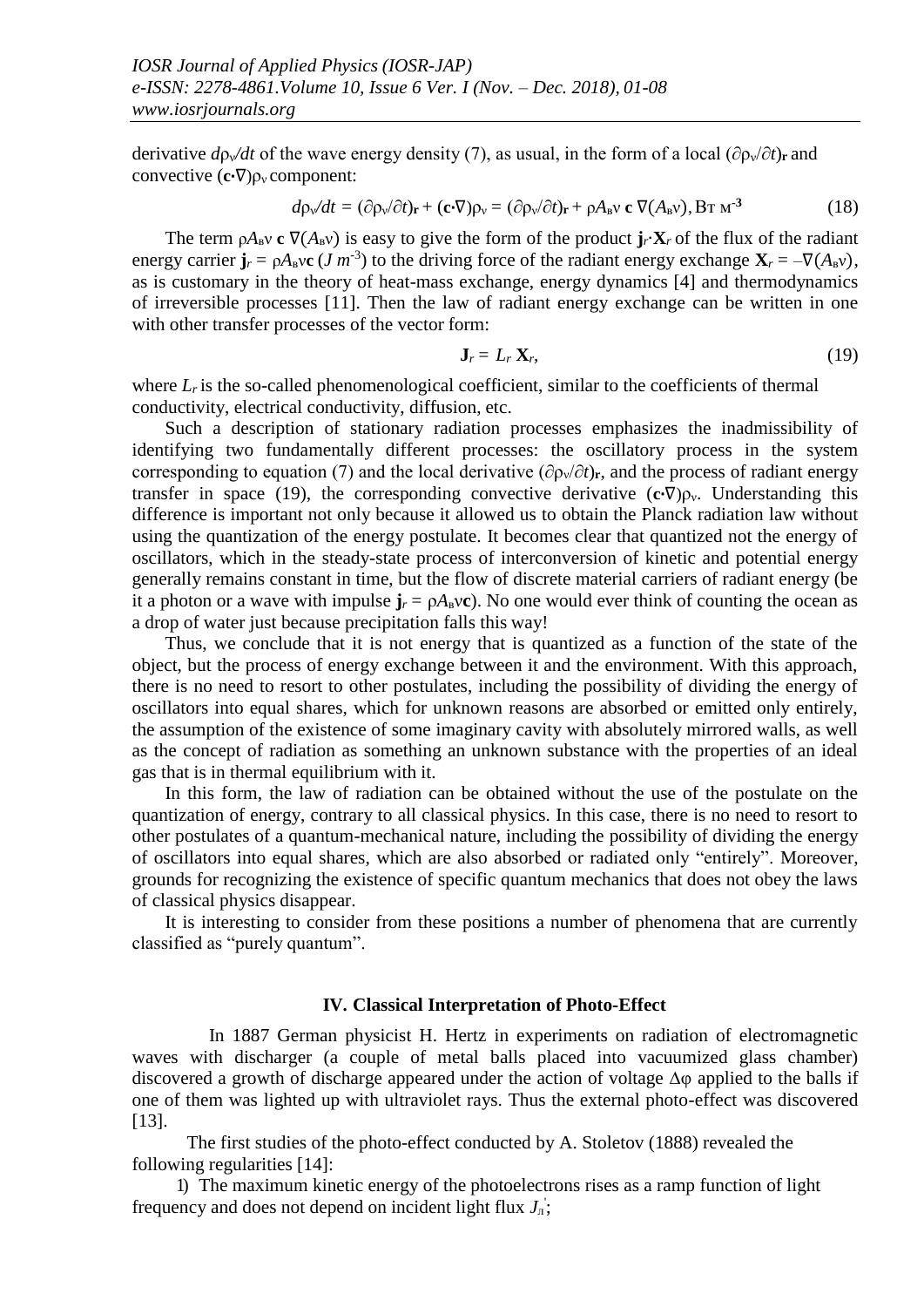2) The number of the electrons being torn out from the metal surface per second (photocurrent I) is directly proportional to the light flux *Jr*;

3) If the light frequency is inferior to some minimum frequency  $v_0$  ('shortwave limit') certain for this particular matter, the photo-effect does not occur. In this case, the value of the cut-off potential' (the voltage  $\Delta\varphi_0$  blocking emittance of photoelectrons) rises, as a ramp function of the radiation frequency ν and does not depend on the radiation rate *Jr*. For alkali metals, this 'photoemission threshold' lies within the visible light range.

The said regularities were confirmed by subsequent studies by Lenard (1900), Richardson and Compton (1912), as well as Millikan (1916). The wave theory of light failed to satisfactorily explain them at that time, which gave impetus to the quantum-mechanical concepts and philosophy of indeterminism.

It was A. Einstein who, as known, gave a theoretical interpretation of these regularities in 1905. He expressed the energy balance for photo-effect through the energy *hν* of radiation quantum called photon later on:

$$
E_k = hv - W_e, \tag{20}
$$

where  $E_k$  is the kinetic energy of photoelectron;  $W_e$  is electronic work function (atom ionization energy).

According to (20) photo-effect does not appear if the photon energy  $h\nu < W_e$ , i.e. is insufficient for ionization of atom (to do the work function). Further, according to (20), the photon frequency ν being increased, their energy and, hence, also the kinetic energy *Ek* of the photons emitted by photocathode is increased as a ramp function, which causes an increase of the cut-off potential.

Such an interpretation of the photo-effect looked so convincing that the researchers did not pay attention to the incompliance of the dimensions between the terms in (20) if the dimensions consider that the values in (20) belong to a concrete object. We called such a dimensionality 'address' or 'subjective' one [15]. Then it becomes evident that the terms  $E_k$  and  $W_e$  relate to photoelectrons, i.e. have the subjective dimension J/electron, whereas the term *h*ν – J/photon). Thereby it is postulated in (20) that one photon is always sufficient to 'knock out' one electron. Meanwhile, as it became known from the subsequent experiments, the number of the absorbed photons actually relates to the number of emitted electrons in the range of  $\sim 0.5$  throughout  $\sim 10^4$ , which is named as 'quantum yield'. Besides, this relation depends on not only the energy of the photons but also on the properties of the photocathode, condition of its surface, its temperature, etc. The latter is taken into consideration through the value of 'integral' and 'spectral' sensitivity of the photocathode. This fact is not considered in (20) since therein:

$$
\partial E^k / \partial v = h = \text{const} \tag{21}
$$

irrespective of the photocathode nature. This means that the interpretation of the quantum nature A. Einstein offered for photo-effect was incomplete.

The said controversies may be eliminated by introducing the value of the quantum yield *Y<sup>е</sup>* with the 'address' dimension (electron/photon) in the balance equation (20):

$$
E^k = h v Y_e^{-1} - W^e. \tag{22}
$$

The photoelectric yield will thereby be taken into consideration:

$$
\partial E^k / \partial v = h Y_e^{-1}.
$$
\n(23)

As can be seen, the value of the quantum yield  $Y_e$  in the equation of the photo-effect energy balance (20) should be necessarily present. However, in such a case the photo-effect regularities can be interpreted without resorting to quantum mechanics (QM).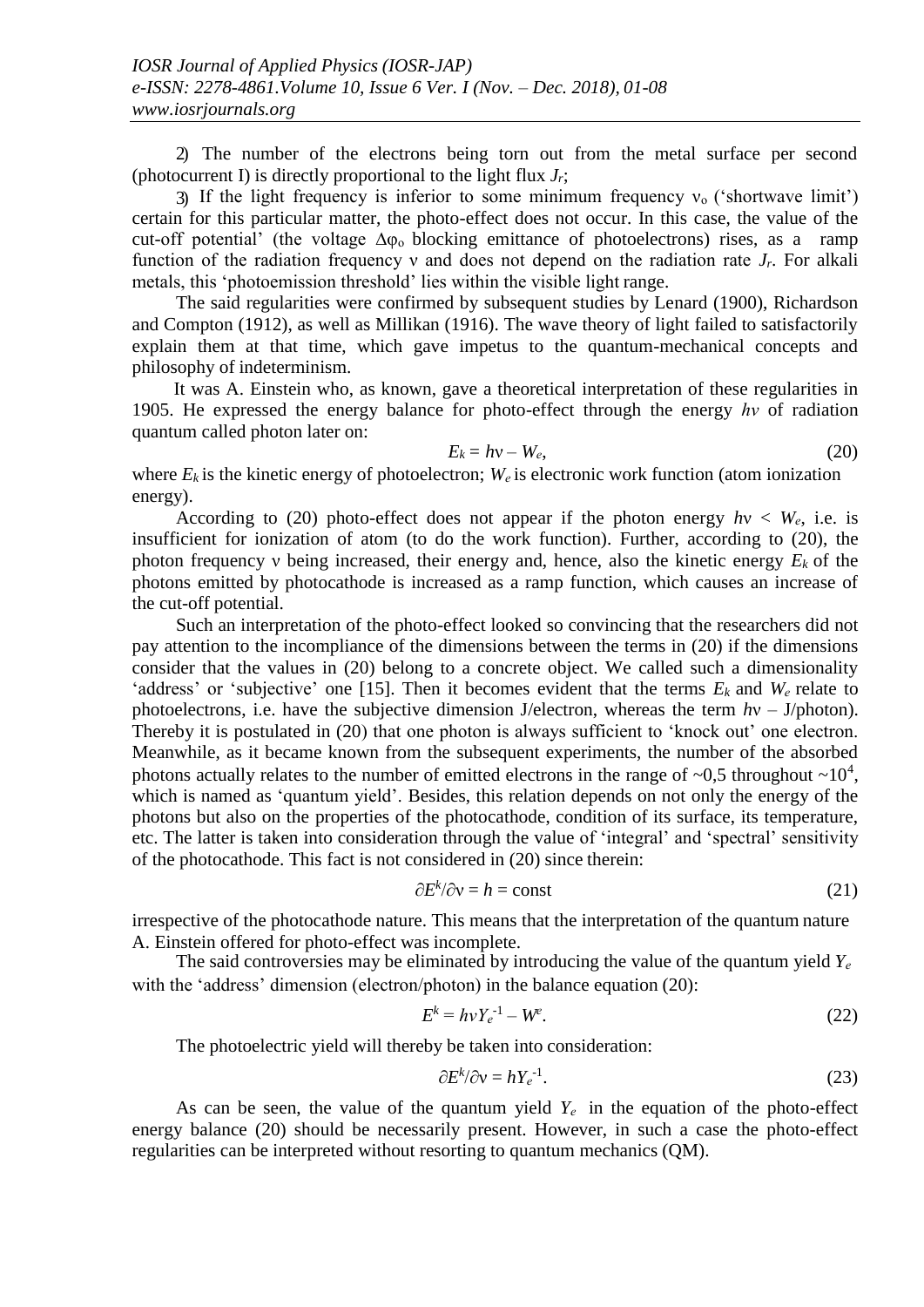Indeed, the value  $Y_e$ <sup>-1</sup> means the ratio of the wave flow v to the flow of the emitted electrons  $J_e$  (current). This current is the quotient obtained when the photocurrent  $I_e$  is divided by the electron charge *e*. In such a case the expression (20) may be written if the form:

$$
E_k = h_o v / J_e - W_e. \tag{24}
$$

It follows therefrom that the external photo-effect  $I_e = eJ_e$  appears only when  $h_o v / J_e > W^e$ , which proves the existence of its 'shortwave limit' (Stoletov third law).

Further, considering that according to (24)  $h<sub>o</sub>$ <sup>v</sup> is the density of the monochromatic radiation flow  $J_r$ , (20) may be represented in the form:

$$
I_e = eJ_e = (E_k + W_e)J_r. \tag{25}
$$

It follows from this expression that, should  $E_k$  and  $W_e$  be constant, the photocurrent  $I_e$  is proportional to the light flux *Jr* (Stoletov second law).

Finally, it follows from (24) that, to keep the photocurrent  $I_e$  from the photocathode, it is necessary to apply the reverse voltage –  $\Delta \varphi_o = I_e R_e$ , where  $R_e$  is the photocathode circuit resistance. Then

$$
-\Delta \varphi_0 = [h_0 v(E_k + W_e) - I_e]R_e.
$$
 (26)

In such a case it is easy to see the ramping increase of the 'cut-off' potential  $\varphi_0$  with the radiation frequency ν (Stoletov first law). Thus, all the laws of photo-effect may be obtained with no resort to postulates of quantum character.

Moreover, the wave nature of radiation facilitates understanding also other specific features of photo-effect:

(a) its selective (resonant) character showing itself in an abrupt rise of photocurrent at some frequencies;

(b) no lag in time between the occurrence of light flux and photocurrent;

(c) its nonlinear dependence on the light intensity and the radiation angle, etc. It also becomes clear the spread in the values of Planck constant when determined from equation (20) as a derivative  $h = (\partial W^e/\partial v)$  at  $E_k \sim 0$  since its value is exposed to impact from the quantum yield *Yе* which is different for different photocathodes.

It is characteristic that the interpretation offered did not appeal to any 'quantum' postulates. In this case the fact of discreteness of the light flux as consisting of waves by no means impeded using the laws of classical physics. This inspires hope for the possible return of physics into the fold of classicism.

### **V. Validation of the Law of Spectral Series Formation**

In 1885 Swiss scientist J. Balmer compiled an empirical formula describing all known at that time spectral lines of the hydrogen atom. In 1890 J. Rydberg generalized the formula to the case of the hydrogen-like atoms in the form of:

$$
v = R (1/m^2 - 1/n^2), \tag{27}
$$

where  $R = 3.29 \cdot 10^{15} c^{-1}$  is a constant named after him and calculated rather exactly from the data of hydrogen spectrum;  $m = 1,2,3$ , etc.;  $n = m + 1$ ,  $m + 2$ , etc. are some integers.

The attempts to give some classical interpretation for the discreteness of the spectral lines and find a physical meaning of the values *m* and *n* failed. Only in 1913 that law was interpreted by N. Bohr from the quantum-mechanical positions based on the Rutherford planetary model of the atom. The Bohr's theory postulates that the radiation occurs at the moment of the electron 'jump' from one stable circular orbit to another. However, Bohr had to assume that 'jump' being free of duration since otherwise, the length of the radiated photon (quantum of radiation)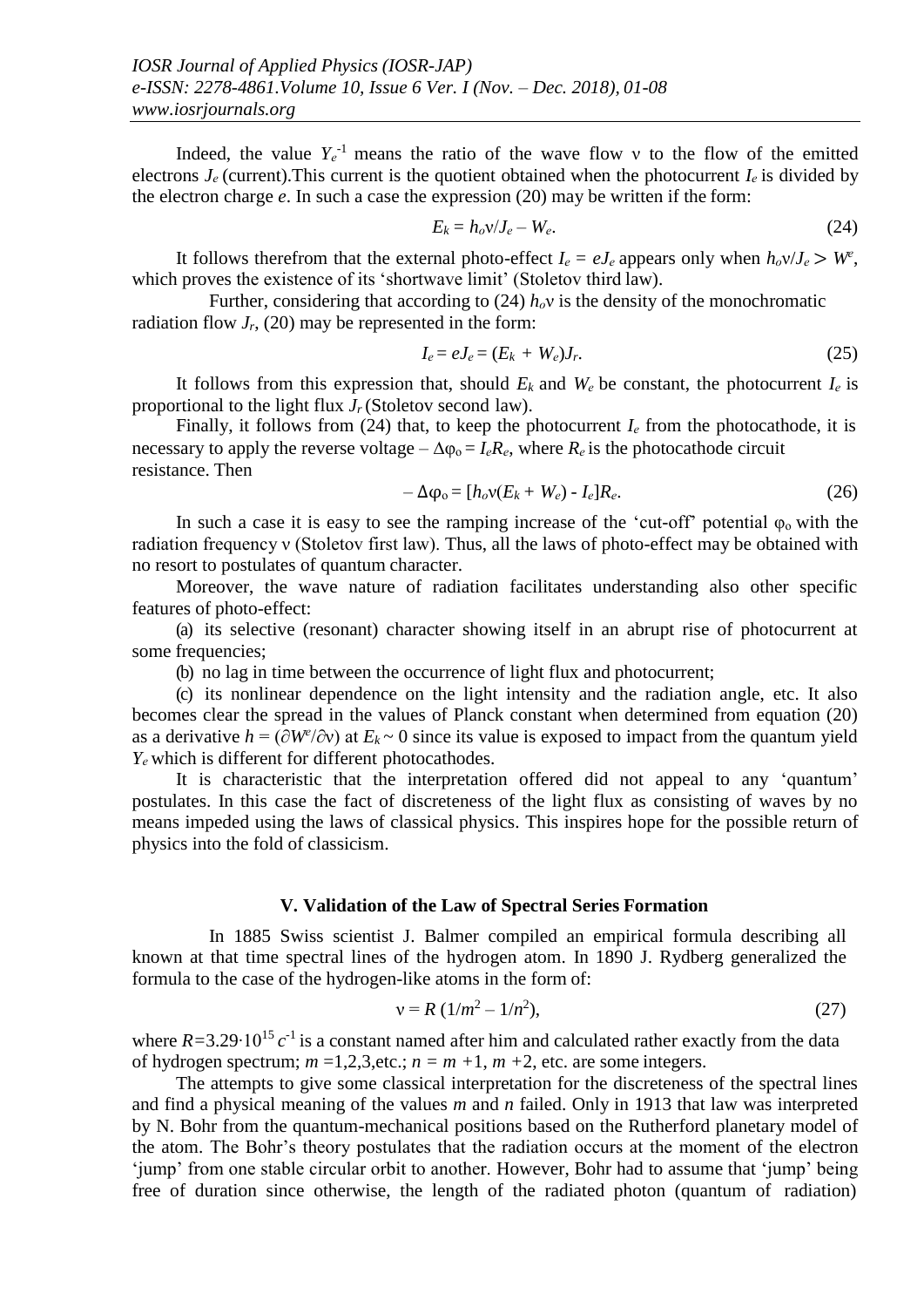appeared to be unacceptably large. Besides, it also appeared that the frequency v of the photon depended on the parameters of both the initial and subjacent orbits. That meant the electron in some fancy way knew the orbit it would 'jump' to. Such an 'interpretation' violated the 'sanctum sanctorum' of classical mechanics and the science in whole, i.e. the cause-and- effect relationship between phenomena and made the notion of 'process' senseless as itself. As a result, an acute conflict developed between the QM idealistic statements and the natural materialistic concepts, which put the brakes on the science in its development.

The result will be other should we acknowledge that, according to the energy conservation law, the radiation or absorption of energy by an atom is possible only in the case its electrons are decelerated or accelerated by non-central (extraneous) forces  $F_n$  arising from force fields external for the atom [16]. The deceleration and radiation occur for that half-period of rotation of the electron when it moves toward the external field  $\mathbf{F}$ , i.e.  $\mathbf{F} \mathbf{v}_e < 0$ . On the contrary, for the next half-period  $\mathbf{F} \mathbf{v}_e > 0$ , and the electron acceleration occurs compensating for the loss of energy by atom at the radiation. This is what assures the stability of the electron orbits preventing the electrons from their fall onto the nucleus.

When some extraneous forces  $F_n$  are acting on an electron, its trajectory changes, while the conventional radius of the circular orbit  $r_0$  the electron had during the action of, e.g., Coulomb forces  $F_o = -e^2/r_o$  takes the meaning of r corresponding to the new resultant force  $F = F_n + F_o$ . Thus, the action of the extraneous forces  $F_n = F - F_o$  is described in the form:

$$
F_n/F_o = (1 - r_o^2/r^2)
$$
 (28)

According to non-equilibrium thermodynamics [9], the force  $F_i$  of any nature gives rise to the flow of the corresponding energy carrier  $J_i$  proportional to this force. This reflects in the phenomenological laws of thermal conductivity, electrical conductivity, diffusion, etc., which, in the case of single force, have the following form:

$$
J_i = L_i F_i \tag{29}
$$

where  $L_i$  is the corresponding proportionality factor.

In the case of radiation from such a flow  $J_i$  is the number of the waves outgoing from the medium surrounding the radiator and absorbed by atom per unit time. Therefore the force ratio  $F_n/F_0$  in (28) may be replaced by the frequency ratio  $v_n/v_0$ :

$$
\mathsf{v}_n/\mathsf{v}_o = (1 - r_o^2/r^2) \tag{30}
$$

The same follows from the standpoint of the shell model of the atom [12], in which electrons are closed spherical waves oscillating at harmonic frequencies  $v = nv_0$  and grouped in the form of shells around the nucleus. Then the electron shells or orbitals, like their quantum analogs, are located at a certain distance from the nucleus,  $r_o = n_o \lambda_o = n_o c/v_o$  and  $r = n \lambda_o = nc/v_o$ . In this case, the ratio  $r_o^2/r^2$  in (30) or  $r_m$  / $r_n$  can be replaced by the ratio of the squares of the corresponding harmonics  $n_m / n_n$ . As a result, we get:

$$
v_m/v_n = (1 - n_m^2/n_n^2)
$$
 (31)

This equation corresponds to (27) wherein  $v_n$  is expressed through  $R/m^2$ . The frequencies of the radiation spectrum therein are discrete and, with increasing the number of harmonic, converge to their upper limit  $v_n$ . However, now, instead of hypothetic quantum numbers, the known values are involved characteristic for any oscillatory systems. Further, this clarifies the increase in the number of Lyman  $(n_m = 1)$ , Balmer  $(n_m = 2)$ , Paschen  $(n_m = 3)$ , Brackett  $(n_m = 4)$ , Pfund  $(n_m = 5)$ , etc. spectral series with increasing atomic weight or nuclear charge number  $Z_e$ . The point is simply that with the "weighting" of the atom, the central forces also increase, as a result of which only the electron orbits farther from the nucleus participate in the radiation. In this case, we did not need the mysterious "quantum numbers" as properties inherent only in the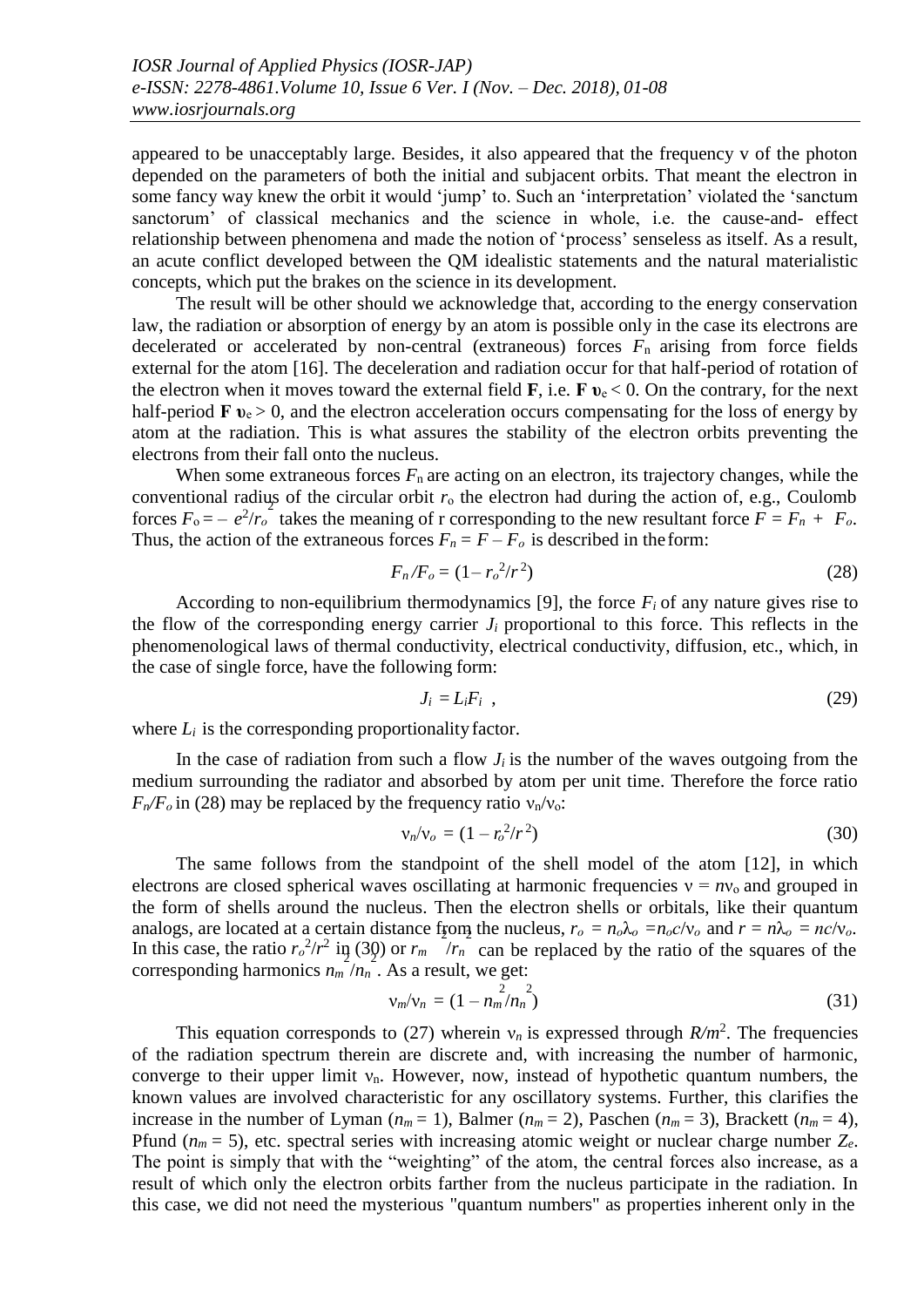microworld. The recognition of their reality brought us back to the Middle Ages, where everything incomprehensible was attributed to the properties of weightless "fluids". Meanwhile, it was precisely this that led to the quantum-mechanical revolution [18].

#### **VI. . Derivation of Schrödinger Stationary Equation**

The stationary Schrödinger equation [19]

$$
\nabla^2 \Psi + (8\pi^2 m/h^2) (H - U_p)\Psi = 0 \tag{32}
$$

plays in quantum mechanics the same role as the Newton equations of motion in classical mechanics. It describes the motion of quantum objects in the fields of external forces. It differs from the more general nonstationary equation by the absence of the term *ih* (∂Ψ/∂*t*), which aims to reflect the evolution of the wave function  $\Psi(\mathbf{r}, t)$ . The presence of an imaginary quantity *ih* in it leads to the fact that the physical meaning could have only the square of the wave function, which followers of the Copenhagen school interpret as the probability density for finding a particle in a given region of space.

Without this term, the Schrödinger equation seems not so mysterious and completely deducible from the ordinary equation of a spatial monochromatic wave [7]

$$
\nabla^2 \Psi + k^2 \Psi = 0,\tag{33}
$$

in which the wave function  $\Psi(\mathbf{r}, t)$  acquires the meaning of some oscillating quantity, including the amplitudes of the oscillations of the electrons  $A<sub>v</sub>$ , the energy density of the wave  $\rho<sub>v</sub>$ , etc. The unusual nature of the Schrödinger equation, in this case, consists only in that its wave number *k*  expressed in terms of the parameters of electrons as oscillators. Such a view was based on the de Broglie's idea to reflect the wave-particle duality by associating an electron with a wave of length  $\lambda = h/p$ , where  $p = mv$  is the electron momentum. The assignment of wave properties to a particle was so unusual that most researchers still perceive equation (32) as the fruit of the ingenious intuition of its author.

Meanwhile, according to the wave concept of the structure of matter, dualism is expressed in the presence of a wave of "particle-like" properties, and not vice versa [12]. This becomes especially obvious if the oscillating electron is regarded as a soliton. Therefore, the possibility of representing the wave number  $k = 2\pi/\lambda$  through the parameters of the electron is beyond doubt. In this case, multiplying and dividing  $k^2 = 4\pi^2/h^2$  by the square of the electron pulse  $p^2 = E_k/2m$ and replacing  $p^2$  on the basis of de Broglie's hypothesis by  $\lambda^2/h^2$ , we get:

$$
k^2 = 4\pi^2/h^2 = (8\pi^2 m E_k/h^2). \tag{34}
$$

Since  $E_k$  is determined by the difference between the total energy of the electron  $H$  (its Hamiltonian) and its potential energy in the field of central forces  $U_p$ , we directly arrive at the Schrödinger equation (30). Depending on the uniqueness conditions, its solutions can give both continuous and discrete energy values, that is, they do not require its quantization. In this order, the ideas of de Broglie's hypothesis were needed only for the transition from classical parameters to quantum ones. However, in the light of the new law of radiation (17), this could not be done it was enough to openly switch to the wave concept of the structure of matter, which Schrodinger adhered to. At the same time, one would not have to resort to any hypotheses and postulates, or to conflict with classical physics. Such an approach opens up the possibility of synthesizing classical and quantum (wave) mechanics on a single platform [20] and returning physics to the classical path of development.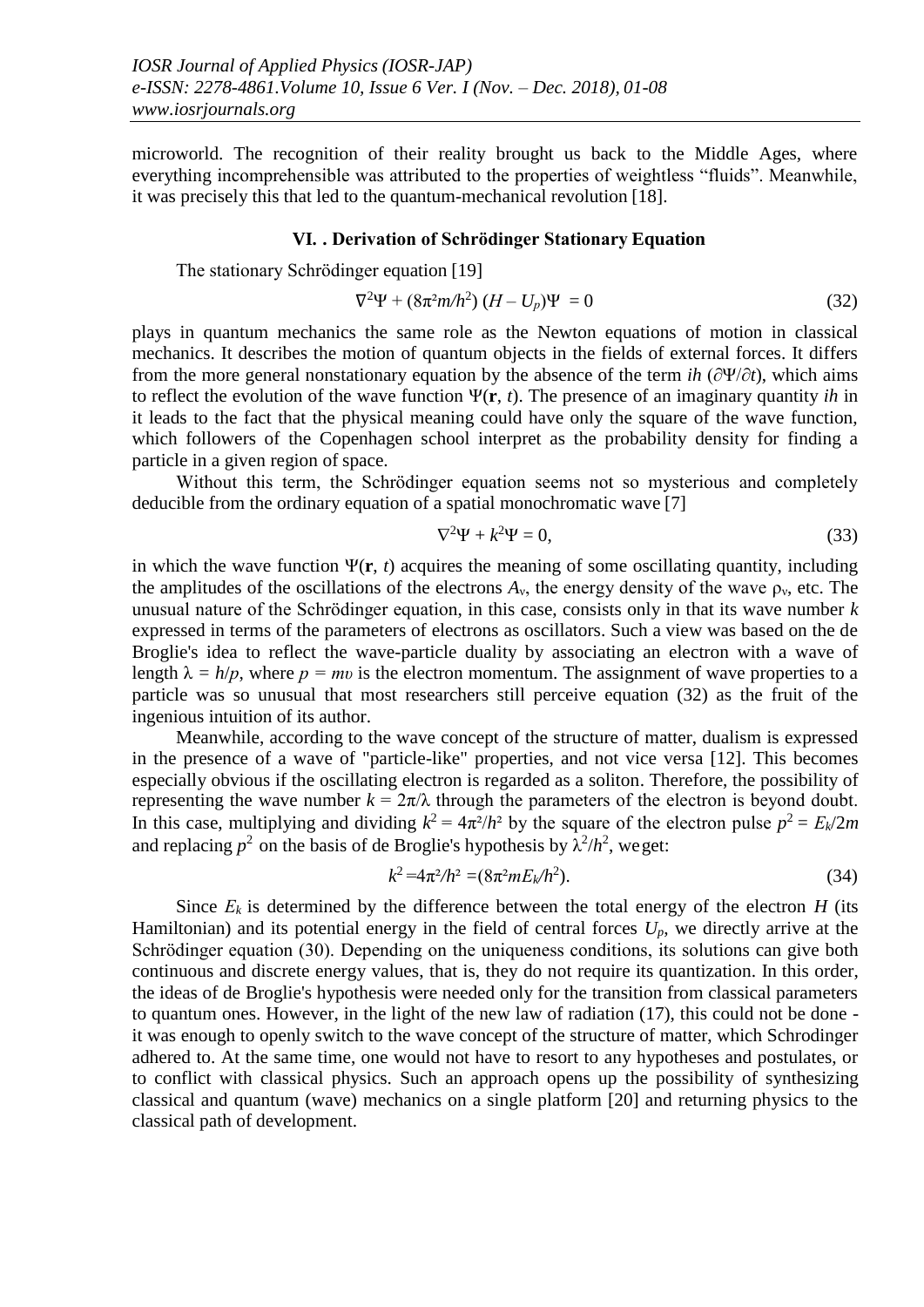## **VII. Conclusion**

1. The quantum-mechanical revolution at the turn of the of the  $XIX - XX$  centuries was caused by the unreadiness of classical thermodynamics to the study of systems with non-static and discrete processes occurring in them. One of these processes was the thermal radiation of bodies, which requires the use of methods of non-equilibrium, rather than classical thermodynamics.

2. The radiation density distribution, similar to Planck's law, can be found without involving any quantum-mechanical postulates, based on the harmonics of the oscillators and the concept of a wave as an object discrete in time and space.

3. The wave concept of the radiation process allows not only to give a classical explanation to all the laws of the photoelectric effect but also to supplement its equation with a consideration of the so-called "quantum yield", which reflects the dependence of the spectral sensitivity of photocathodes on frequency.

4. The laws of the formation of spectral series can be substantiated without the assumption of the existence of timeless "hopping" of electrons from orbit to orbit and other Bohr postulates. In this case, the role of quantum numbers of an unknown physical nature is performed by harmonics characteristic of any oscillatory systems.

5. The stationary Schrödinger equation can be obtained without invoking the de Broglie conjecture as a kind of a second-order ordinary wave equation in which the wave number is expressed in terms of the oscillator parameters. It does not require energy quantization, and any oscillating quantity as a function of spatial coordinates can play the role of the wave function in it.

6. The proposed classical justification of the basic principles of quantum mechanics allows us to overcome the "crisis of misunderstanding connected with it and opens the way to its construction as one of the sections of classical physics in its application to wave processes.

#### **References**

[1]. *Popper K.R*. Quantum theory and the schism in physics. – London; New York, (1982).

- [2]. *Feynman, R.* (1964) The Character of Physical Law. Messenger Lectures, 1964.
- [3]. *Vavilov S.I.* // Collected Works. M .: Science, 1945. T. III. 529 s.
- [4]. *Etkin V.* Energodynamics (Thermodynamic Fundamentals of Synergetics). New York, 2011.- 480 p. (translation from Russian edition «*Эткин В.А.* Энергодинамика (синтез теорий переноса и преобразования энергии) – СПб.; «Наука», 2008.- 409 с.).
- [5]. *Planck M*. Über eine Verbesserung der Wienschen Spektralgleichung. //Verh.andl. Dtsch. Phys. Ges., 1900, **2**, 237 – 245].
- [6]*. Planck, M*., Über das Gesetz der Energieverteilung im Normalspektrum*.* //Annalen der Physik, 1901, 4, 553.
- [7]. *Crawford F.* Waves. Berkeley Physics course. McGraw-Hill, Vol 3, 1968.

[8]. *Einstein A.* Zur Quantentheorie der Strahlung. // Physikalische Zeitschrift, 18(1917), 121– 128.

- [9]. *Etkin V*. Rethinking Plank's radiation law. // Global Journal of Physics, 5(2), 2017, 547-553.
- [10]. *[Planck,](https://en.wikipedia.org/wiki/Max_Planck) M*. Zur Geschichte der Auffindung des physikalischen Wirkungsquantums*.* /[/Naturwissenschaften,](https://en.wikipedia.org/wiki/Naturwissenschaften) 31 (14–15), 1943, 153–159*.*
- [11]. *Etkin V.A*. On the potential and driving force of radiant heat transfer. // Bulletin of the Haifa House of Scientists, 20(2010), 2-6 (in Russian).
- [12]. *Etkin V*.*A*. On Wave Nature of Matter. // World scientific news, 69 **(**2017), 220-225.

[13]. Hertz H. Grundleichungen der Elektrodynamik //Wiedemans Annalen der Physik, 40 (1890).